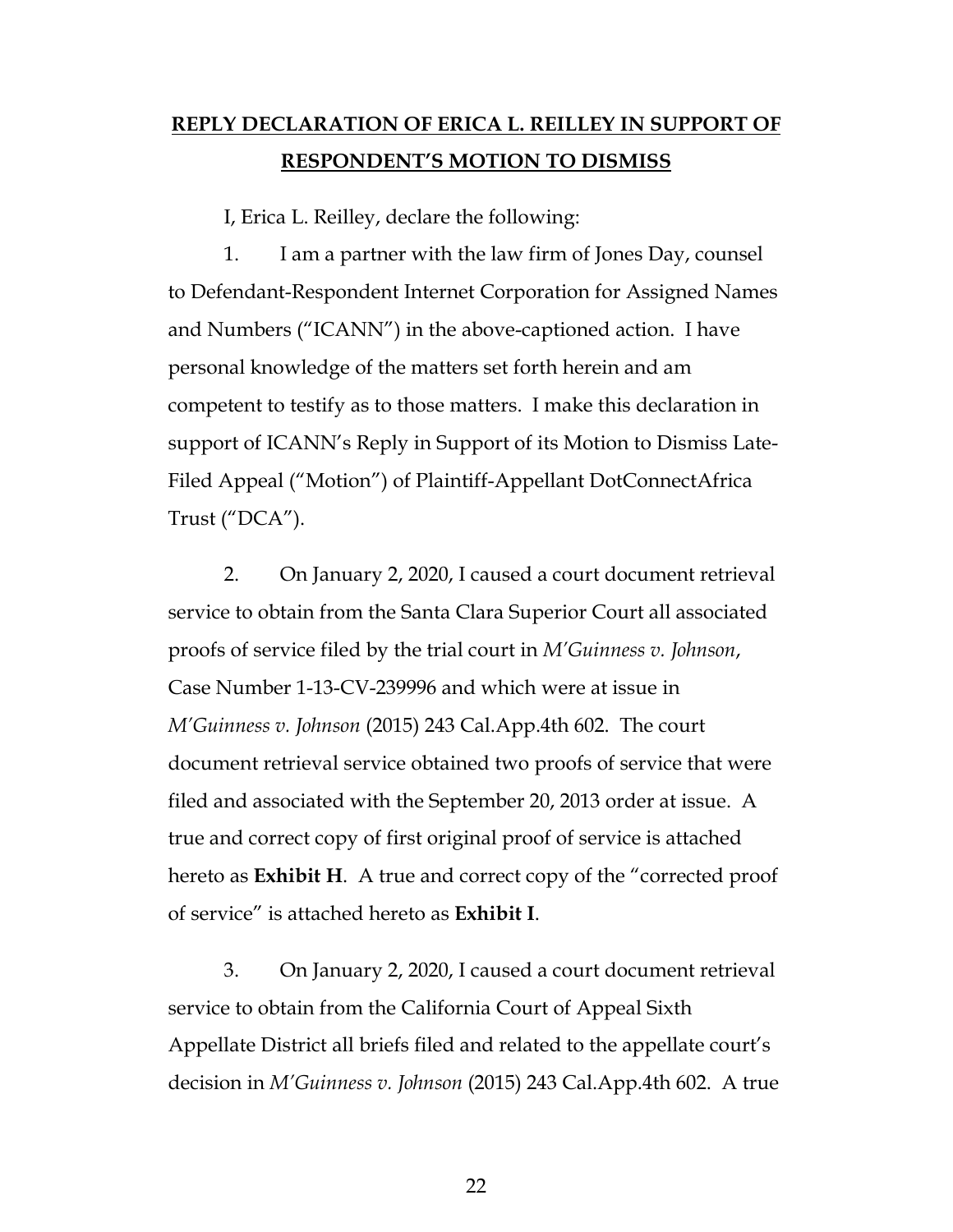and correct copy of the relevant excerpts from the respondent's brief concerning the timeliness of the appeal is attached as **Exhibit J.** A true and correct copy of the relevant excerpts from the appellant's reply brief concerning the timeliness of the appeal is attached as **Exhibit K.** 

4. On October 3, 2019, the Executive Officer/Clerk of the Los Angeles Superior Court served filed-endorsed copies of the Final Judgment. A true and correct copy of the face page of the filed-endorsed Final Judgment served by the clerk on October 3 is attached as **Exhibit L.** 

// // // // // // // // // //

23